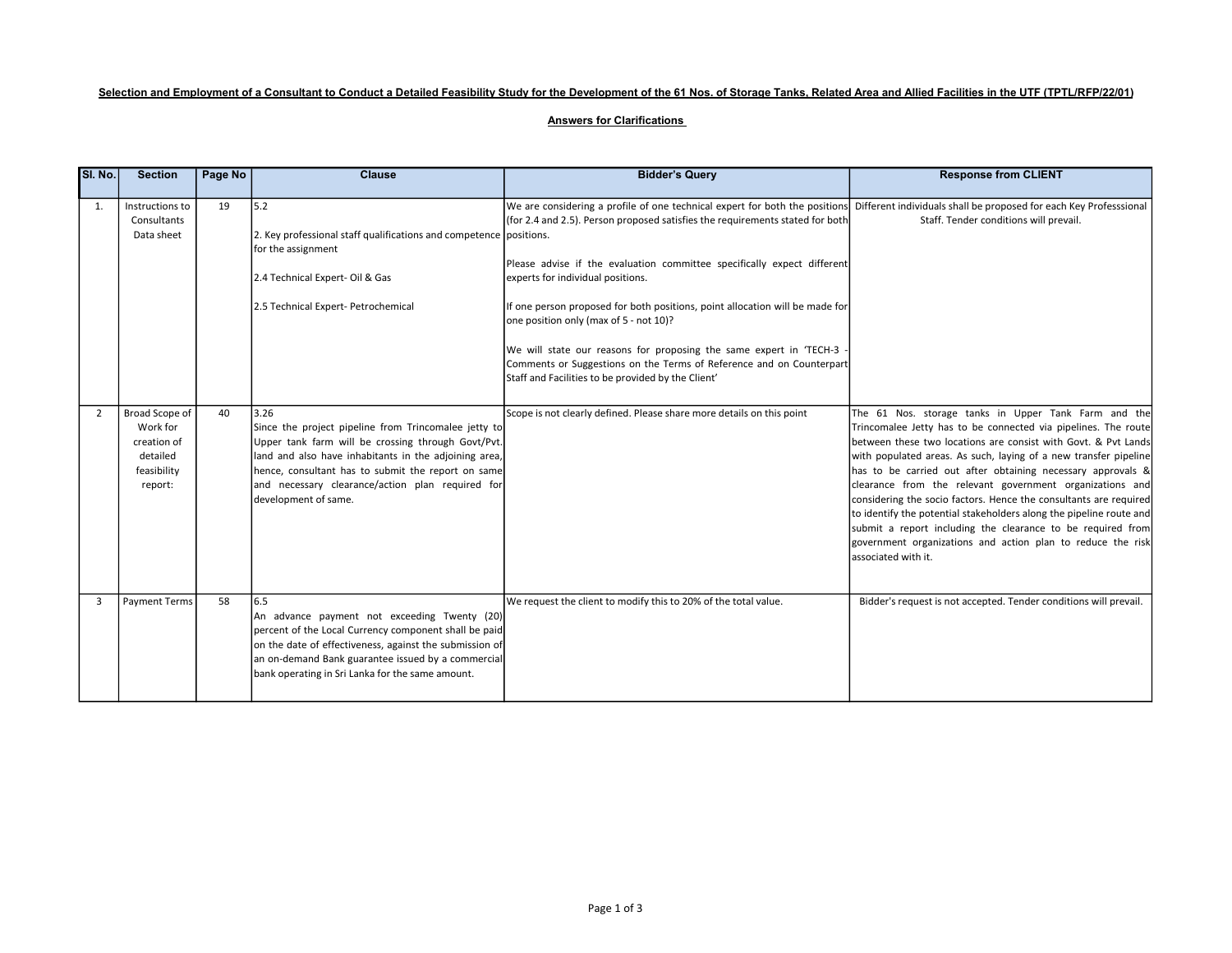# Selection and Employment of a Consultant to Conduct a Detailed Feasibility Study for the Development of the 61 Nos. of Storage Tanks, Related Area and Allied Facilities in the UTF (TPTL/RFP/22/01)

## Answers for Clarifications

| SI. No.        | <b>Section</b>                            | Page No | <b>Clause</b>                                                                                                                                                                                                                                                                                                                                                                                                                                                                                                                                                                               | <b>Bidder's Query</b>                                                                                                                                                                                                                                                                                                                                                                                                                                                                                                                                                                                                                                                                                                                                                                                                                       | <b>Response from CLIENT</b>                                                                                                  |
|----------------|-------------------------------------------|---------|---------------------------------------------------------------------------------------------------------------------------------------------------------------------------------------------------------------------------------------------------------------------------------------------------------------------------------------------------------------------------------------------------------------------------------------------------------------------------------------------------------------------------------------------------------------------------------------------|---------------------------------------------------------------------------------------------------------------------------------------------------------------------------------------------------------------------------------------------------------------------------------------------------------------------------------------------------------------------------------------------------------------------------------------------------------------------------------------------------------------------------------------------------------------------------------------------------------------------------------------------------------------------------------------------------------------------------------------------------------------------------------------------------------------------------------------------|------------------------------------------------------------------------------------------------------------------------------|
| 4              | Limitation of<br>Liability                | $\sim$  | No clause on Limitation of Liability                                                                                                                                                                                                                                                                                                                                                                                                                                                                                                                                                        | Client is requested to limit consultant's liability to 1X of the total contract<br>value. This is as per GFR and the guidelines issued by Meity. It is also the<br>normal industry practice. Client may consider including the following<br>language:<br>"Purchaser/Client agrees that Consultants total liability for all claims<br>connected with the services or this agreement (including but not limited to<br>negligence), whether in contract, tort, statute, indemnities or otherwise, is<br>limited to one time the professional fees paid / payable for the services.<br>Purchaser/Client agrees that Consultant will not be liable for (i) loss or<br>corruption of data from your systems, (ii) loss of profit, goodwill, business<br>opportunity, anticipated savings or benefits or (iii) indirect or consequential<br>loss." | Bidder's request is not accepted. Tender conditions will prevail.                                                            |
| 5              | Confidentiality<br>Obligations            |         | No right to disclose client name or project for citation<br>reference purposes                                                                                                                                                                                                                                                                                                                                                                                                                                                                                                              | /Please appreciate that this is a prestigious project for us and we would like<br>to showcase this project in our future proposals. We request client to allow<br>us to refer to you and the services we have performed for you for citation /<br>reference purposes, as long as we do not disclose your confidential<br>information.                                                                                                                                                                                                                                                                                                                                                                                                                                                                                                       | Bidder's request is accepted subject to provisions gived in sub-<br>clause 3.3 of Section II General Conditions of Contract. |
| 6              | Insurance                                 | 51      | 3.4<br>for the coverage, as shall be specified in the SC; and (b)<br>at the Client's request, shall provide evidence to the<br>Client showing that such insurance has been taken out<br>and maintained and that the current premiums have<br>been paid.                                                                                                                                                                                                                                                                                                                                     | We wish to clarify that we maintain insurances, at the firm level, which are<br>The Consultant (a) shall take out and maintain, and required to be maintained by us as per the provision of laws. Separate<br>shall cause any Sub-Consultants to take out and insurances for this project may not be required in light of such firm level<br>maintain, at their (or the Sub-Consultants', as the case insurance. We can provide you with a confirmation about our firm level<br>may be) own cost but on terms and conditions insurance and that to the extent required by law, this project will also be<br>approved by the Client, insurance against the risks, and covered under that insurance. We hope that should suffice. Please confirm.                                                                                             | Bidders's request is accepted subject to submission of proof.                                                                |
| $\overline{7}$ | Cessation of<br>Rights and<br>Obligations | 49      | 12.7.3<br>GC 2.7 hereof, or upon expiration of this Contract<br>pursuant to Clause GC 2.3 hereof, all rights and<br>obligations of the Parties hereunder shall cease, except<br>(i) such rights and obligations as may have accrued on<br>the date of termination or expiration, (ii) the obligation<br>of confidentiality set forth in Clause GC 3.3 hereof, (iii)<br>the Consultant's obligation to permit inspection,<br>copying and auditing of their accounts and records set<br>forth in Clause GC 3.6 hereof, and (iv) any right which a<br>Party may have under the Applicable Law. | We request that any obligation arising under the agreement shall survive<br>Upon termination of this Contract pursuant to Clauses for a period of 12 months, post termination/expiry of the Contract                                                                                                                                                                                                                                                                                                                                                                                                                                                                                                                                                                                                                                        | Bidder's request is not accepted. Tender conditions will prevail.                                                            |